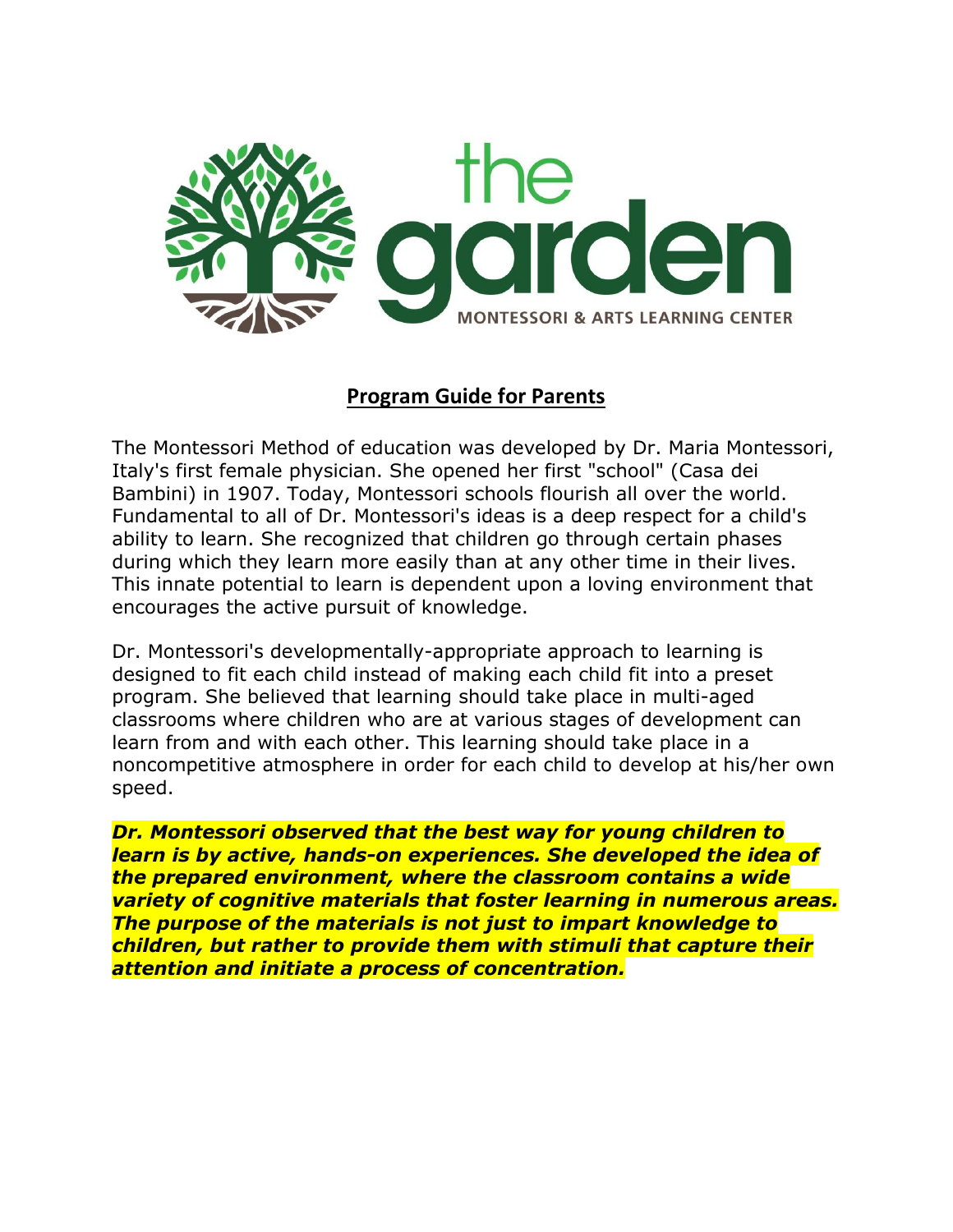## **Purpose and Objectives**

The school's mission statement is as follows:

The Garden follows the Montessori educational principles of providing childdirected, individualized, hands-on learning within a prepared environment. The school seeks to educate the social, physical, intellectual, and emotional needs of each child; and to generate a sense of community among children, teachers, and families.

The objectives of the school are:

- To provide a prepared environment in which the stated purpose can be achieved, in keeping with Montessori principles.
- To provide an instructional program that follows the curriculum based on the use of Montessori concepts and materials.
- To provide early childhood development for children ages 15 months through 6 years.
- To follow the child's interest in learning and to use a completely childled approach to education as a whole, both academic and life skills.
- To provide support and education for the whole family.
- To enrich children's and families lives through the arts and naturebased experiences.

#### **An Introduction to the Classrooms**

The Montessori classroom is a beautifully prepared, enriched environment, with child-sized furnishings and

materials within reach of even the smallest student. The diversity of ages among the students necessitates a broad range of activities, and allows each child, regardless of age, the opportunity to find work suitable for his or her stage of development. All children are allowed to develop at their own pace, and to find work suitable for his or her stage of development according to their own capacities in a non-competitive and supportive atmosphere. Montessori classrooms and curriculum are prepared based on identified Sensitive Periods (see chart below).



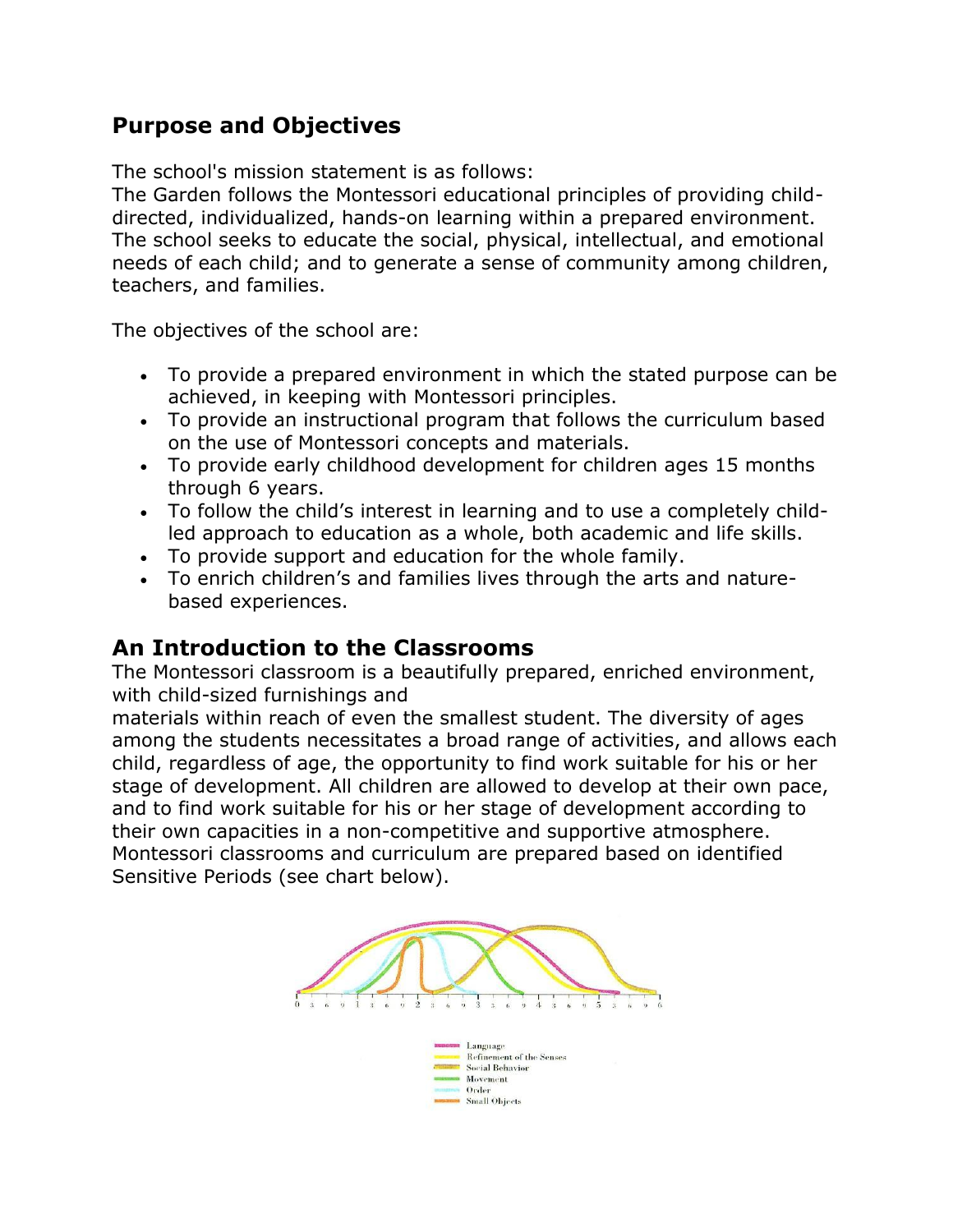The work in the classrooms falls into four main categories:

- 1. **Practical Life:** Of prime importance, this area includes activities such as sweeping, scrubbing, polishing, and other everyday tasks the child has observed in his or her own home environment. These activities allow the child to order his or her physical environment to perfection, and in turn, to order his or her own mind. They are also familiar, and serve as a link between home and school. Most children in the first two planes of development (0-18 months and 18 months-3 years) will concentrate almost entirely on these activities as well as exploring the senses as they gain the confidence and comfort in the most basic and necessary life skills before approaching academic challenges. It is important that parents understand that we do not push academic challenges on any child who does not show an obvious interest or desire to learn. Academic challenges include learning letters, numbers, shapes, colors, etc. We believe that is it most important to focus on Practical Life skills such as self-care, care of the environment, food preparation, grace and courtesy, etc. and let the children gently and naturally find their way to learning more complex concepts.
- 2. **Sensorial:** Special materials in this area are designed to help the child isolate and classify the perceptions of sound, texture, color, shape and size. Children in the Toddler Community will begin with more familiar materials such as puzzles and interesting objects that engage the senses and will be introduced to these more specific materials as they reach their sensitive periods, which is usually closer to age 3.
- 3. **Language:** Montessori observed that young children have a sensitive period during which learning names are of interest and relatively easy. Thus, basic nomenclature from geography, history, botany, ecology, astronomy, history, zoology and cultural studies is presented, and grammatical concepts gradually introduced. Once a child enters the Children's House (or once they begin to show readiness), s/he builds from learning sounds to writing words then from writing words to reading words then from reading words to reading sentences. Again, all learning is child-led and we strongly believe in following the child's cues and using our observations and general knowledge to present certain materials and encourage academic challenges. We believe that children learn these skills in their own time when they are not pressured into doing so, but when they begin to show a genuine interest and when that genuine interest is supported and encouraged through the prepared environment along with plenty of guided but subtle instruction.
- 4. **Mathematics:** The young child, in his or her need for order, seeks out mathematical concepts as a means of development. Montessori math materials present abstract math operations in a concrete manner, a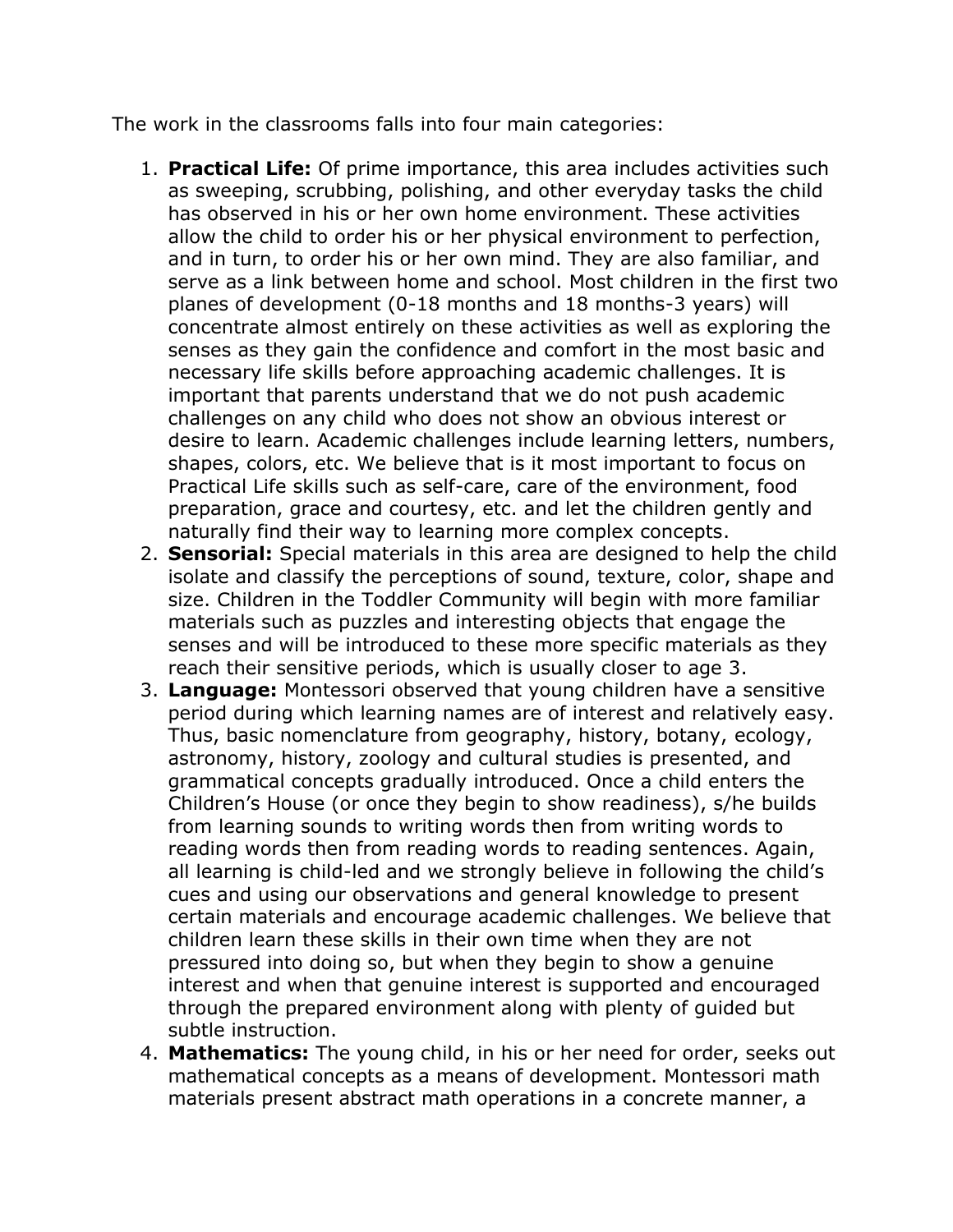presentation that children this age can understand. The materials also provide the children with a sensorial base for future abstractions. Toddlers are introduced to numbers in concrete ways using familiar materials and later introduced to specific Montessori materials as they display readiness while those in the Children's House learn through guide support, self-directed exploration as well as observation of older peers in a mixed-age environment.

#### **Supplemental Categories of Learning Include:**

**\*Music:** Individual, small group and whole class music activities are integrated into the daily schedule, providing the foundation for full creative development.

**\*Spanish:** Introductory and basic Spanish language skills will be incorporated into daily learning in a natural, playful, child-led way. **\*Yoga:** The Garden employs a certified yoga instructor who instructs yoga weekly in the Children's House to promote physical awareness, fitness and peace.

**\*Art:** Children are free to explore art materials throughout the day. Children are given the materials to create and are encouraged to use their own creativity to produce their desired result.

**\*Nature:** The Garden is grateful to have access to a beautiful campus with grassy, open areas, several wooded acres including a nature trail, a working garden and a prepared outdoor classroom. Summer camps are offered completely outdoors and children enrolled in the 5 day Children's House program will participate in Forest Fridays, spending entire mornings outdoors enjoying, exploring and learning in nature.

## **Parent Role**

The strongest foundation that can be provided for the education of the children is the support and concern of parents. Parents of toddlers are highly encouraged to provide a gradual transition process as recommended by the transition schedule provided by The Garden. Parents are invited to join the classroom as often as desired by the use of a parent volunteer sign-up sheet. All parents who volunteer in a classroom will be required to complete a background check to ensure the safety of all of our children. Parents are also responsible for purchasing supplies listed on supply list below, providing a healthy snack for the class using our rotating sign-up sheet and submitting the fees listed below according to enrollment terms.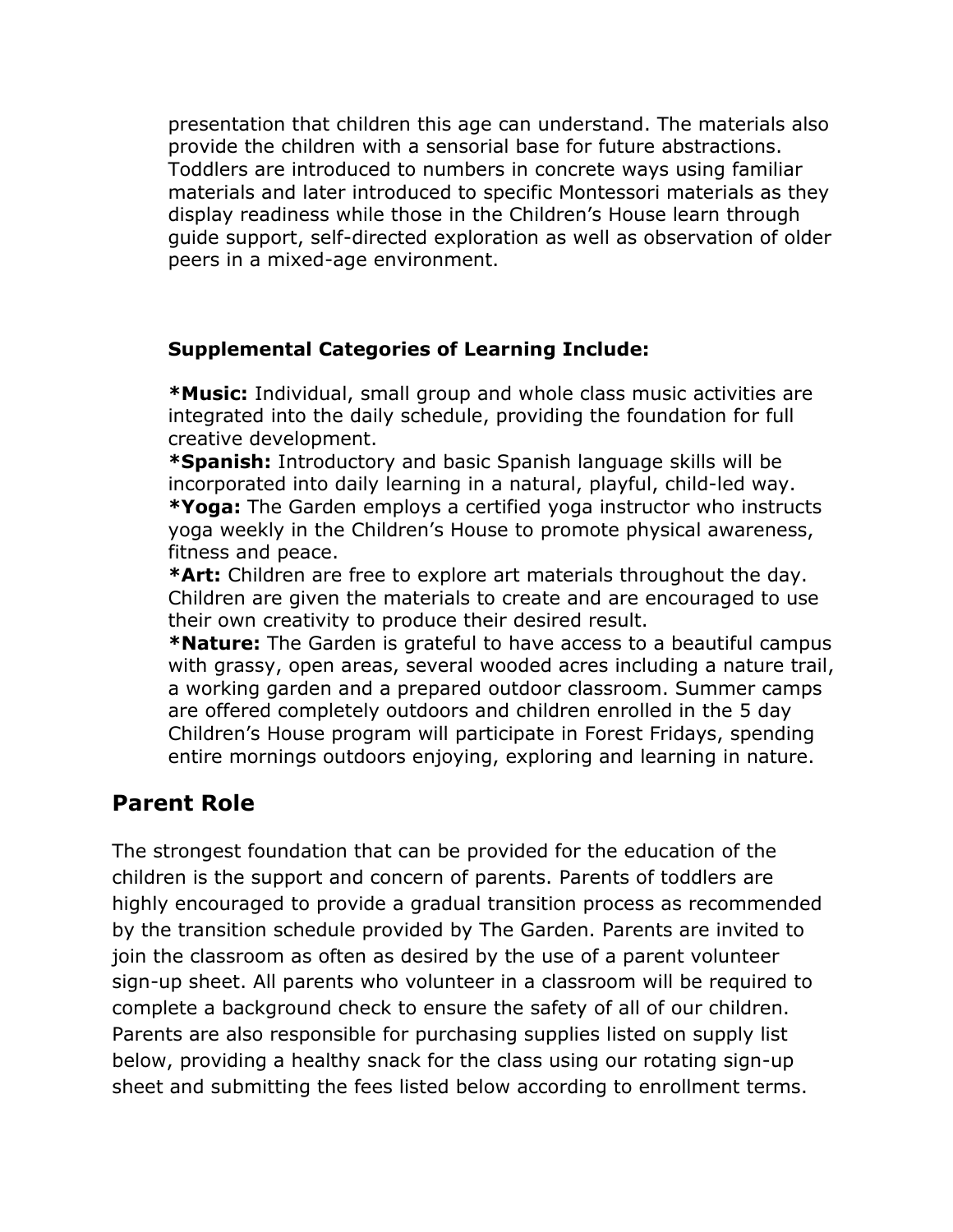#### **Fees and Payment Policy**

**\*Please note that fees and policies listed below are for the 2016- 2017 school year. Fees are policies are both subject to change for future years. The Garden will provide sufficient notice of any changes occurring after your official registration has been submitted and allowances will be made for withdrawals based on these changes.\***

Supply Fees (in lieu of providing school supplies): Toddler: \$30.00 Children's House: \$50.00

Annual Registration fee (Children's House & Toddler Community): \$200 (\$100 for returning students)

Annual Registration fee (Parent's Morning Out Program): \$150

(\$75 for returning students)

\*please note that PMO families will be required to submit a new registration fee if and when enrollment changes from PMO to Toddler Community\* Summer Camp Registration fee (All Ages): \$40.00

(\$20 for currently enrolled students)

\*Camp registration fees do not apply to children enrolled in 2015-16 school year, 2016-17 school year and all 3 months of summer camps. Enrollments for all 3 months of summer camps will also receive a discount (\$30.00 off total summer tuition for Toddlers, \$50.00 off total summer tuition for Children's House).\*

#### **2016-2017 School Year Tuition Rates (see updated hours of operation)**

\*Children's House 4 Day (Mon-Thurs 8:30-12): \$350.00/mo

\*Children's House 5 Day (Mon-Thurs 8:30-12, Fri 8:30-12:30\*\*): \$450.00/mo

\*Toddler Community 3 Day (Tues-Thurs 9-12): \$260.00/mo

\*Toddler Community 5 Day (Mon-Fri 9-12): \$430.00/mo

\*Toddler Parent's Morning Out 2 Day (Mon & Fri 9-12): \$180.00/mo

(toddler siblings may extend their attendance hours to arrive at 8:30 for an additional fee of \$25.00/mo)

\*\*Children's House 5 Day Students will participate in Forest Fridays. Barring dangerously high or low temperatures and/or thunderstorms, all time will be spent outdoors on Fridays, rain or shine. Appropriate clothing for changing weather is required. Children will also pack a lunch and eat during school hours on Fridays only. (5 day program required for children who turn 5 before Jan 1, 2017)

2016 Summer Camp Fees (see updated hours of operation) \*Children's House 4 Day (Mon-Thurs 8:30-12:30): \$365.00 \*Children's House 5 Day (Mon-Thurs 8:30-12:30): \$465.00 \*Toddler 1 Day (Mon 9-12 JUNE ONLY): \$155.00/mo \*Toddler 2 Day (Mon & Fri 9-12 \$185.00/mo \*Toddler 3 Day (Tues-Thurs 9-12 \$265.00/mo \*Toddler 5 Day (Mon-Fri 9-12 \$435.00/mo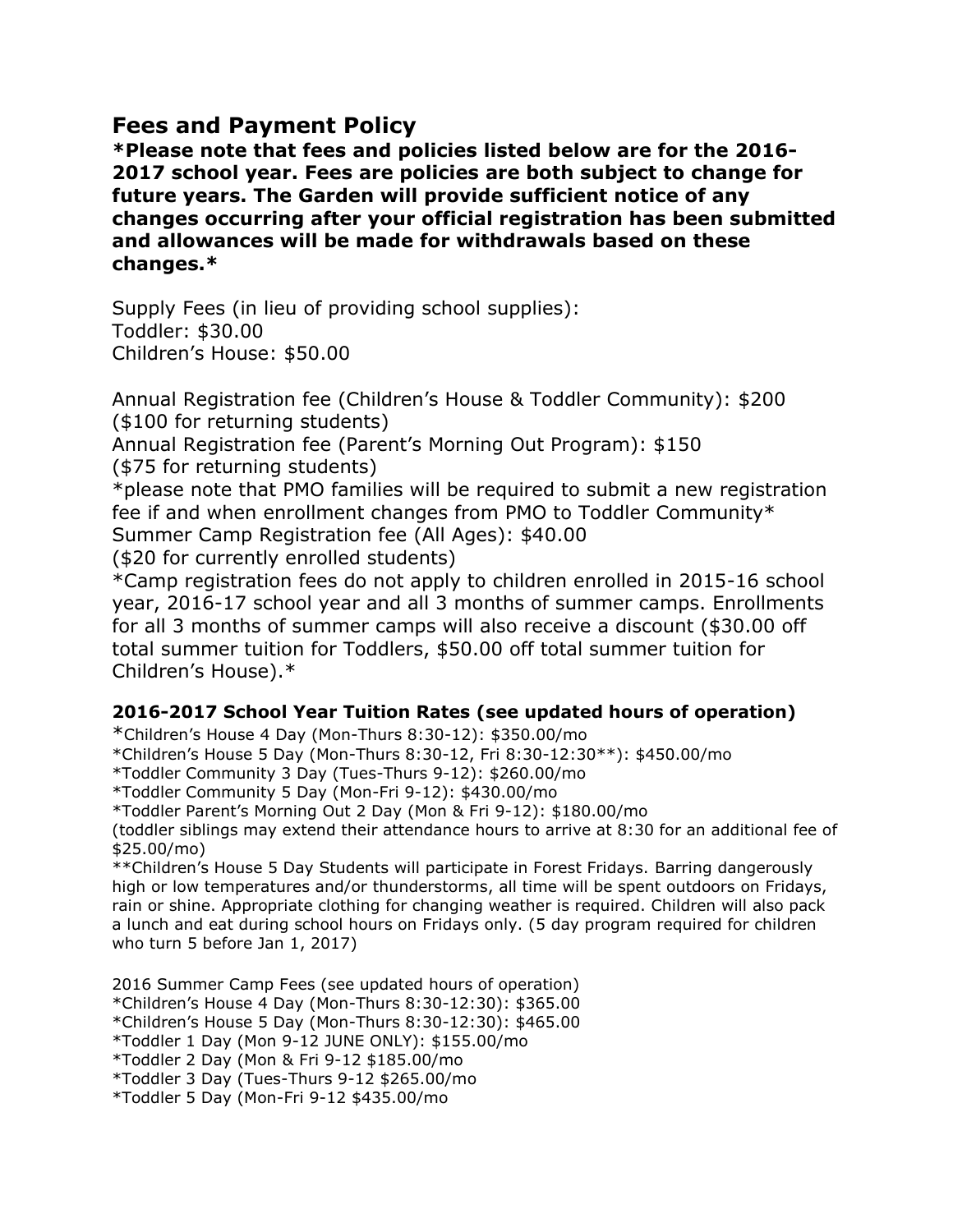#### **Tuition is due on the first day of each month prior (~30 days in advance)**

The salaries, supplies and administrative expenses of The Garden are supported entirely by fees. Tuition payments are due the first day of each month prior, irrespective of the actual number of days and hours the child attends. The child's spot will not be reserved until all enrollment forms, fees and any other requested information is complete and submitted to your child's teacher. Any deadlines set forth regarding submitting these fees and forms are firm and no exceptions will be made. The parent/guardian/custodian will be responsible for payment of monthly fees in

order to reserve the enrollment spot. We offer a 5 day grace period in which to submit payment. If a payment is not submitted by the  $6<sup>th</sup>$  of the month, a 15% fee will be added to that month's invoice. If payment is not received by the  $15<sup>th</sup>$  of the month, a child may be discharged for non-payment of fees.

## **Non-discrimination policy**

The Garden encourages children of all backgrounds to attend. The school does not discriminate on the basis of gender, race, color, creed, national origin, ethnic background or ability. The Garden hopes to be able to provide sponsorships in the future for children with special needs or children who might otherwise be unable to attend The Garden. Plans are in place to set up these sponsorships, but we are currently not providing sponsorships.

# **Eligibility**

To attend the Garden, a toddler must be 15 months old (18 months for Toddler Community) and confidently walking by the start of the school year s/he will attend. Children's House students must be 3 years old by the start of the school year and fully toilet trained. Children who are not fully toilet trained are welcome to remain in the toddler community through age 3.

# **Openings**

Openings are determined by a student/teacher ratio dependent upon age as well as classroom size. Enrollment is determined by the following priorities:

- Students currently enrolled have first priority for successive enrollment.
- Siblings of students have second priority for enrollment.
- Children with a submitted application (on the waiting list) have third priority and will be admitted on a first-come basis according to the date of completed registration and/or age of the child. When openings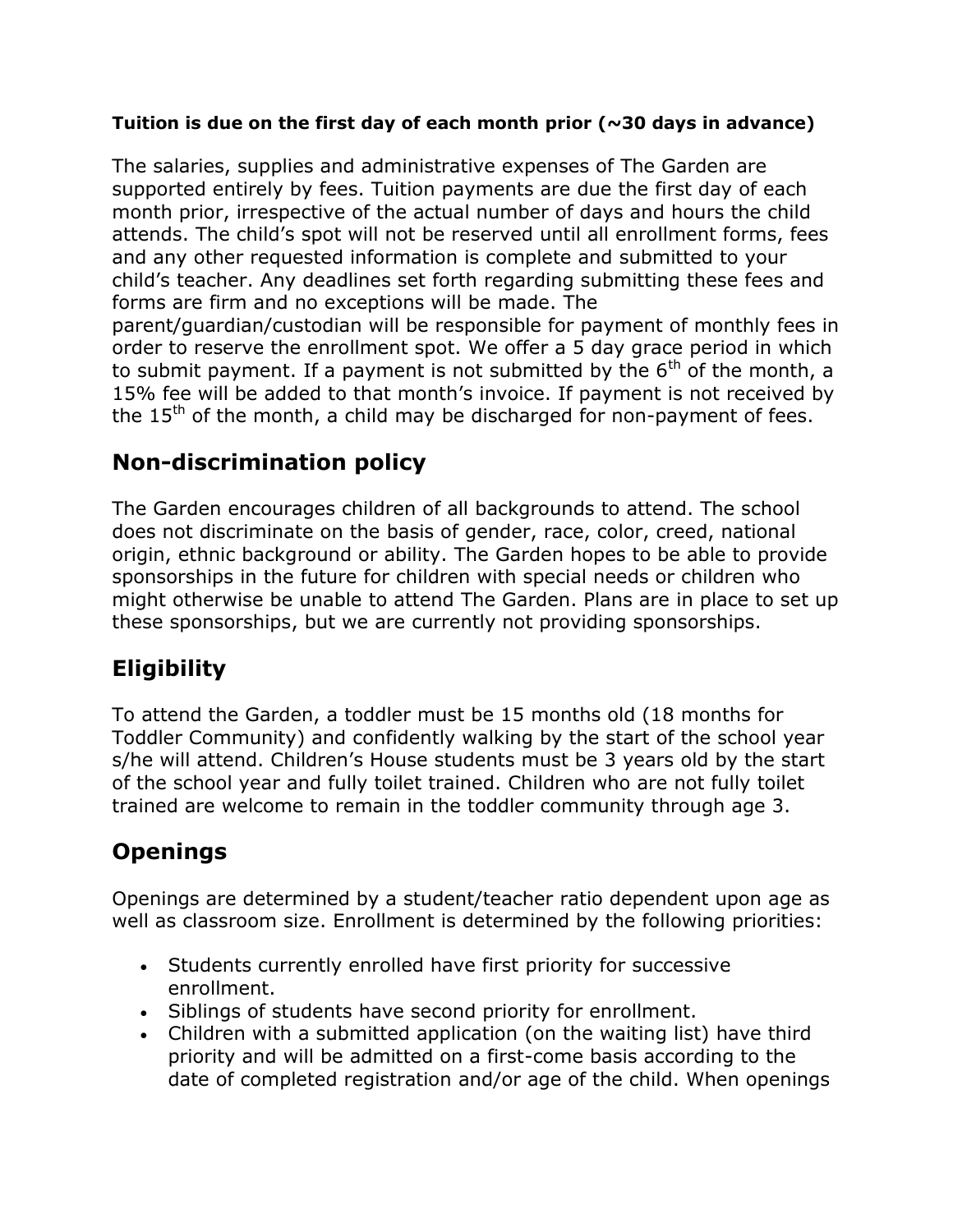occur during the school year, enrollment for those positions is determined by the following priorities:

- Students currently enrolled in the school who wish to change their attendance hours have first priority.
- Children with submitted applications but were denied admittance and placed on a waiting list have second priority for enrollment.
- Initial placement of all children for preferred attendance hours is dependent on a first-come first-served basis.

\*Exceptions may be made in order to provide beneficial classroom dynamics in regards to gender and age.\*

## **Enrollment Forms**

Parents must have all enrollment forms completed before the child's spot is reserved. Enrollment forms MUST be submitted by the assigned deadline in order to maintain the child's spot. The Garden has a growing waiting list and it is not possible for the administration to hold spots for those who have not submitted all of their paperwork in time. Enrollment forms include the following:

- Registration Form
- Program Guide Agreement (see last page of program guide)
- Release Form: Picture/Video (optional)
- Record of Immunizations: Immunizations are mandatory and required for admittance to The Garden. We are a private entity that does not allow an exemption form, religious or otherwise, to be submitted in place of immunization records. Feel free to contact us with any questions regarding this matter.
- Additional Medical Forms A medical report is required for all children. Children with specific illnesses or allergies must submit additional forms provided by The Garden. It is the parent's responsibility to let the director know about a child's allergy prior to the deadline and within enough time to get an allergy form signed by the child's allergist. Missing forms of any kind at the time of the stated deadline, including allergy and additional medical forms, will result in the removal of the child's name from the roster.
- Alternate Pick Up List This list consists of names and contact information for relatives and friends of the family that can pick up a child in place of his or her parents. A child cannot be released to anyone who is not listed on this form. It is the parents' responsibility to update names, relationships and phone number of persons authorized to pick a child up from the center. Parents should notify the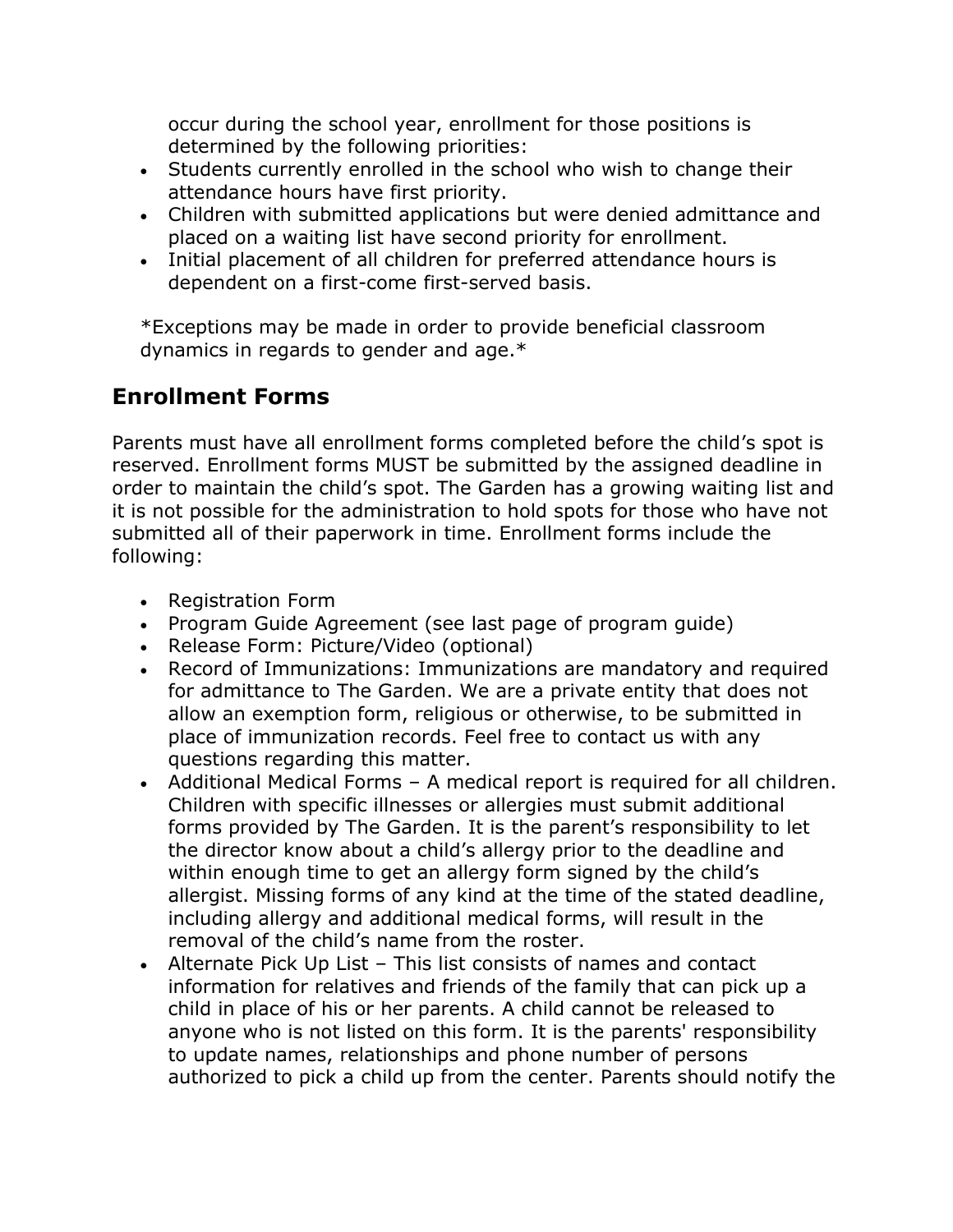school if there is a court order which prohibits a person from contact with the child.

 Emergency Medical Authorization – This form gives The Garden permission to act on your behalf in an emergency medical situation and allows us to give EMTs permission to transport your child to a hospital should they need to be transported. EMTs MUST view this form before they will be allowed to transport a child, so it is VERY important that this form is filled out correctly and submitted in time.

## **Withdrawal from the Program**

Parents wishing to withdraw their child must provide a statement in writing at least 30 days prior to the discontinuation of this service.

## **Hours of Operation 2016-2017 School Year**

*Parent's Morning Out (15 mo/confident walkers – 2 yrs)* Mondays & Fridays 9am-12pm *Toddler Community (18 mo – 3 yrs)* Tuesdays through Thursdays 9am-12pm OR Monday through Friday 9am-12pm *Children's House (3yrs-6yrs)* Monday through Thursday 8:30am-12pm OR Monday through Friday 8:30am-12:30pm CAMP HOURS (age groups are the same as above): *PMO* Mondays 9am-12pm (JUNE ONLY) *PMO 2 Day* Monday & Friday 9am-12pm (JULY & AUG ONLY) *Toddler Community* Tuesday through Thursday 9am-12pm OR Monday through Friday 9am-12pm *Children's House* Monday through Thursday 8:30am-12:30pm Monday through Friday 8:30am-12:30pm

## **Parents' Rights and Responsibilities**

Parents have the right:

- To know that their child is cared for in a safe, supportive environment;
- To confer with the Teacher(s), Directors concerns related to the child or the program;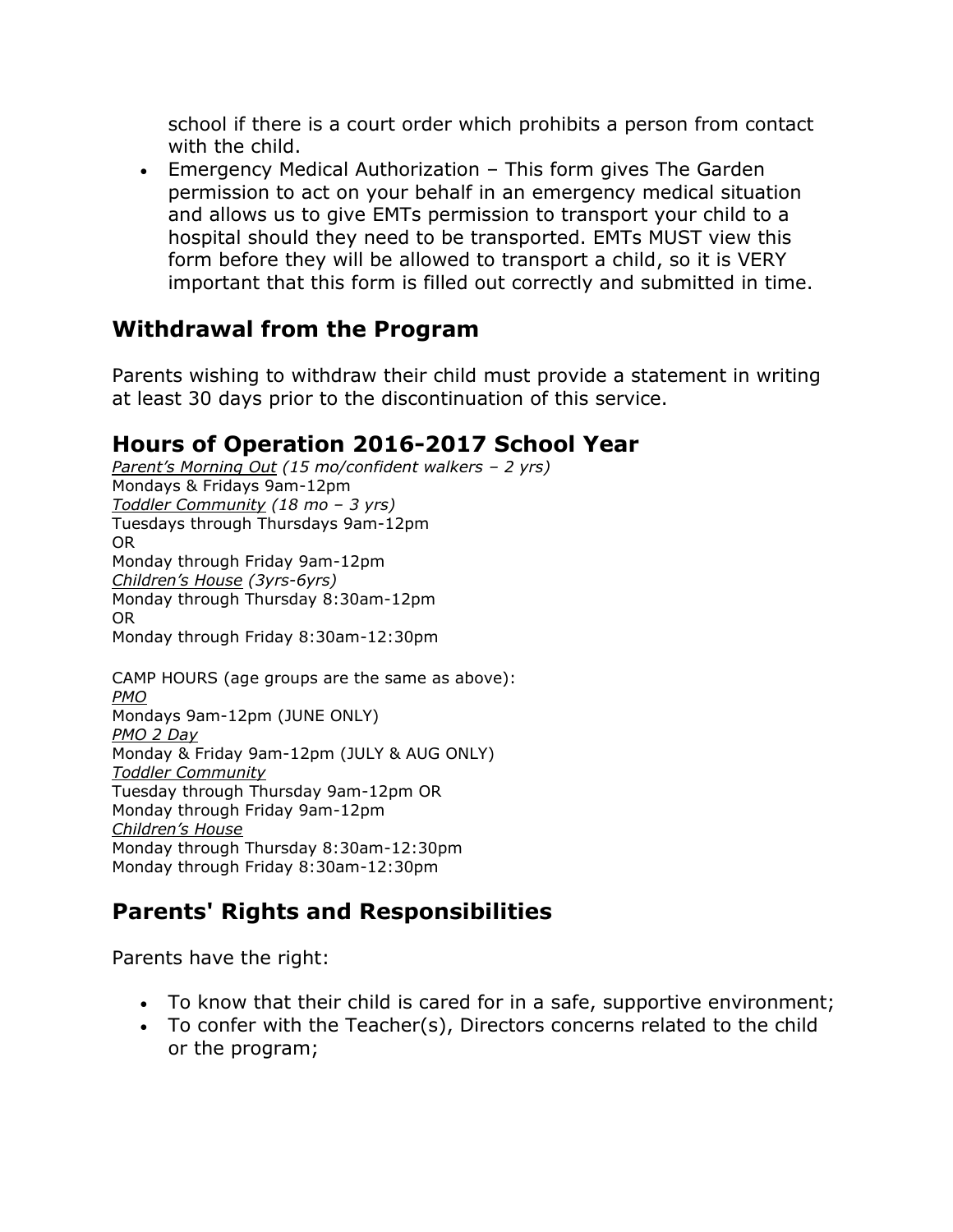- To be told about serious behavior concerns on the part of their child, and to visit with the teacher (s), directors in order to bring about improvement in the situation;
- To be regularly informed by the teacher or director about school activities.
- To have access to their child at any time

Parents have the responsibility:

- To pay fees on time;
- To provide the school with the supply fee
- To provide a class snack about once per month using the rotating signup sheet and the provided snack list.
- To keep the child's records up-to-date as explained in Enrollment Forms;
- To drop-off and pick-up their child on time as explained in Hours of Operation \*PLEASE NOTE THAT WE ARE NOT LICENSED FOR FULL-TIME CHILD CARE AND IT IS ILLEGAL FOR CHILDREN TO REMAIN IN OUR CARE FOR MORE THAN 4 HOURS PER DAY. PARENTS SHOULD ARRIVE 5-10 MINUTES EARLY IN ORDER TO ENSURE THEIR CHILD IS PICKED UP WITHIN 4 HOURS OF ARRIVING. A VERBAL WARNING WILL BE GIVEN ON THE FIRST TIME A PARENT IS LATE PICKING UP THEIR CHILD. AFTER THAT, PARENTS WILL BE CHARGED A FEE (AS EXPLAINED BELOW) FOR LATE PICKUP.
- To follow health policy as explained in Health and Policy section;
- To let the Directors know if their child will not be attending on a regularly scheduled day;
- To take note of any communications from the Teacher (s), directors regarding their child's behavior, and to cooperate in any efforts to bring about improvement in the situation;
- To attempt to attend parent meetings scheduled by the school
- To attend parent/teacher conferences as listed on the yearly calendar
- To schedule meetings with the director if any concerns arise during the school year & to maintain open communication with the director about any concerns or issues pertaining to the child and their school performance.

## **Children's Rights and Responsibilities**

Children have the right:

To have a safe, supportive, and consistent environment;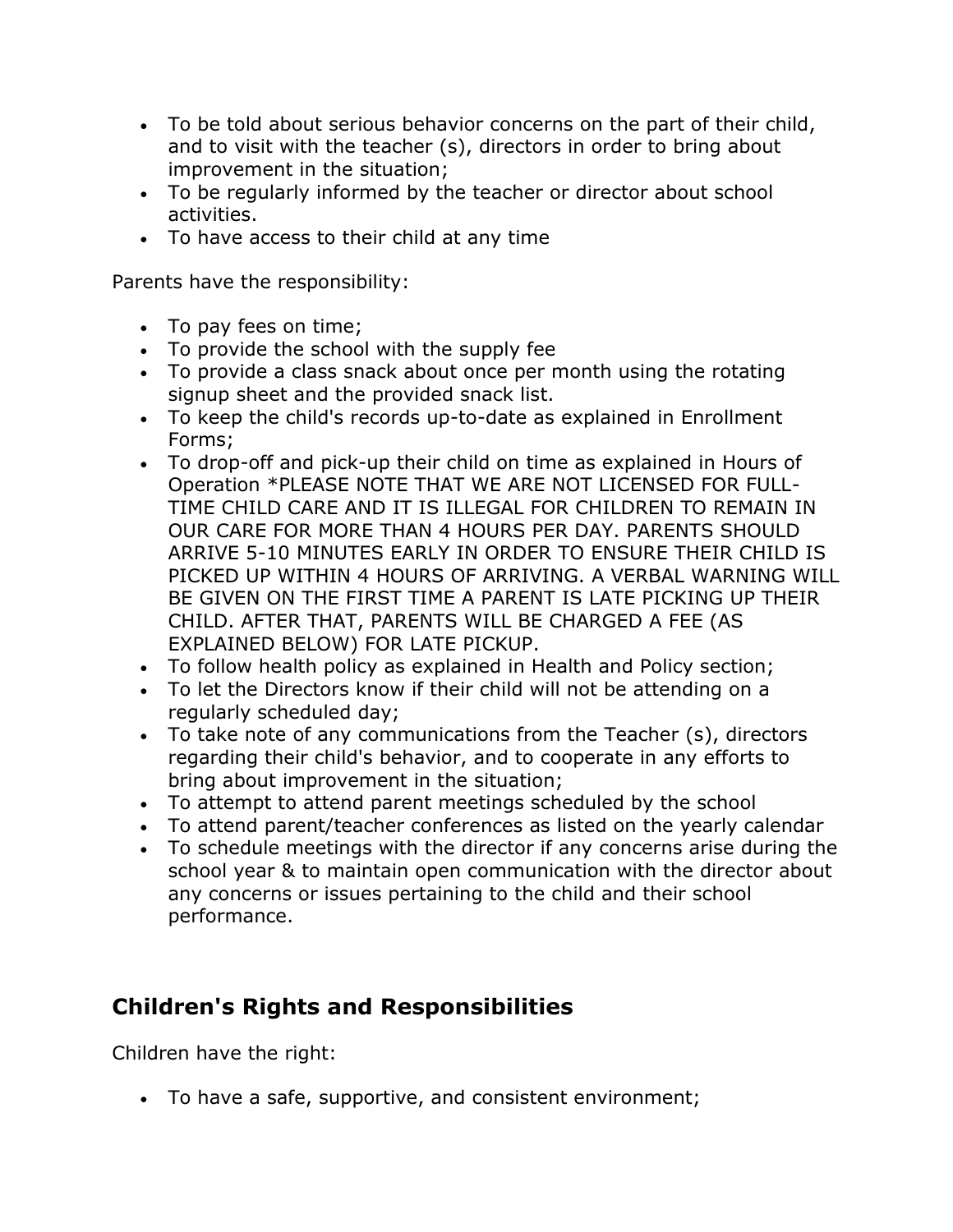- To use all the program equipment, materials, and facilities on an equal basis;
- To have respectful treatment;
- To have discipline that is fair and non-punitive;
- To receive nurturing care from staff members who are actively involved with them

Children have the responsibility:

- To be accountable for their actions;
- To respect the school rules that guide them while at school;
- To remain with the group and staff at all times;
- To care for materials and equipment properly.

## **Lunch**

We will not break for lunch at any time during the school day, except on Fridays at the end of the school day (Children's House only). Children enrolled in Children's House 5 day program should pack a lunch on Fridays. Snack will be served and available to the children throughout the morning, but parents should not send any food to school with children unless it is their assigned snack day. Parents should plan to have children eat breakfast prior to attending and lunch after attending school each day.

\*SUMMER: Children should pack a small snack each day. Children in the Children's House Open-Air summer camps will need to pack both snack and lunch each day. All children should bring a water bottle to cap each day.

## **Snacks**

Parents will be responsible for providing snack for the class during the school year using the rotating schedule. The children enjoy sharing their favorite foods as well as trying new nutritious foods. Please drop off snacks on the morning of your scheduled day. Snack schedules are listed on the monthly parent calendar which will be distributed at the beginning of each month. Please choose from and provide only snacks assigned to your family. This will help ensure that all children can enjoy the snack without concern for allergy and will also ensure that children will be able to participate in the preparation of snack. Birthday snacks are welcomed, but, again, please refrain from sugary snacks or sweets. If you would like to bring an additional birthday snack, please contact the director to let her know in advance.

We do have children with allergies enrolled in our programs. Please be sure to check all labels for any ingredients containing any type of nuts.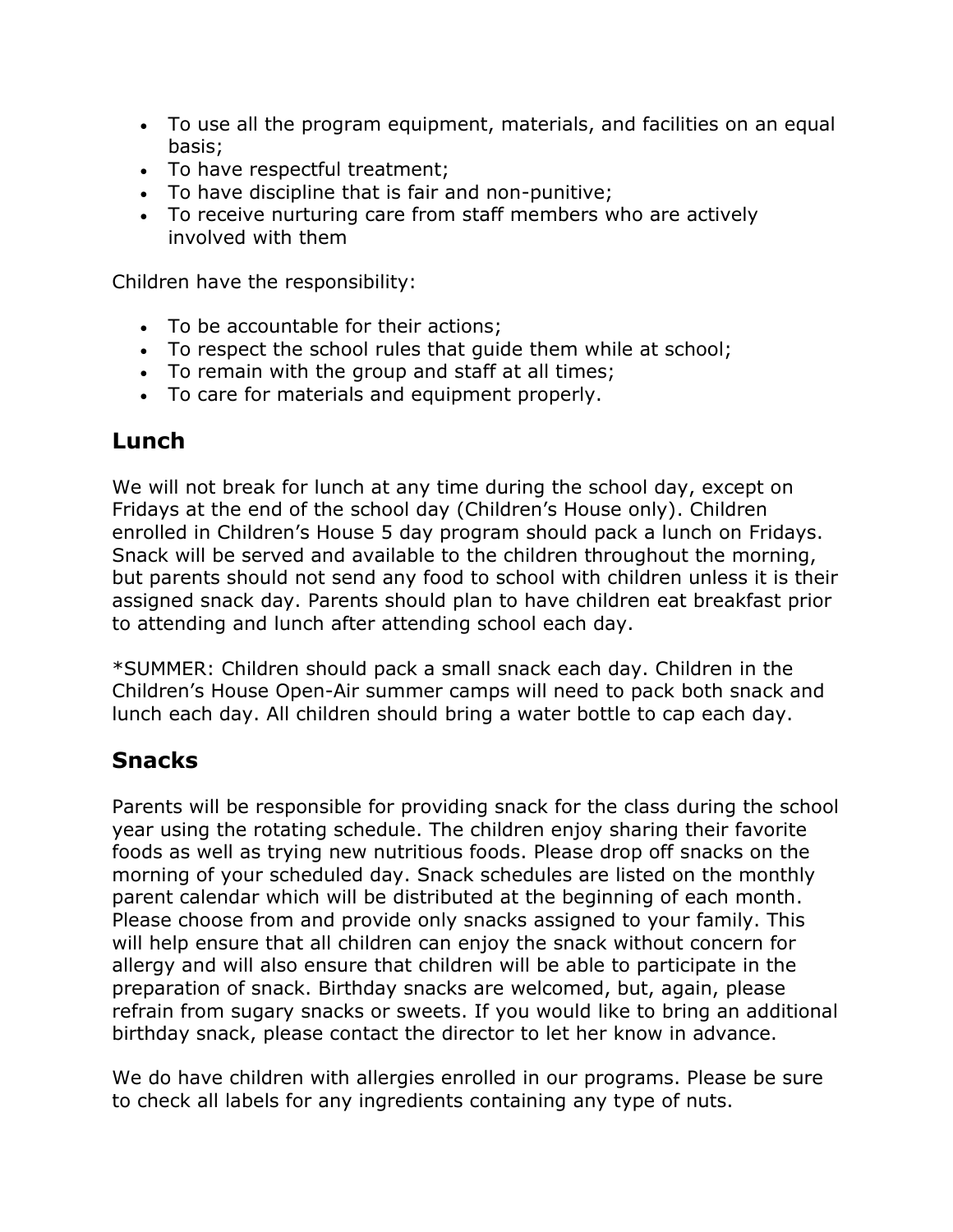Food brought to the center will be stored in the refrigerator, if necessary, and opened boxes will be placed in a plastic protective container.

# **School Bags**

Every child will be provided with a "school bag." This is a convenient tote bag for notes from home, show and tell items, change of clothes, diapers, sunscreen, etc. We are encouraging independence so we will provide bags that your child can access on his/her own to accommodate this independence. These bags also ensure that there is enough space on our storage hooks for all children's bags. Children will bring their work home in a 8x10 folder in their bag, so we have made sure the bag is large enough to fit this folder without damaging the work inside. Children should bring this bag every day.

# **Child's Personal Property**

Although the school attempts to help children stay organized, the school cannot be responsible for lost personal property. Items lost at school will be collected and stored in a lost and found box located at the sign-in table. Please check the lost & found box regularly for missing items. Children should not bring money, toys, food, or other items unnecessary for school activities to school without checking with the teacher. If a child takes any school equipment home, it should be returned.

# **School Attire**

Children should wear washable, comfortable play clothes. The staff recommends that an extra set of clothing be kept at school in case clothes become wet or muddy. All items should be marked with the child's name.

Outdoor activities are planned daily. Outdoor play will not be allowed in storms or extreme temperatures. Every child should be properly dressed for the weather. In the winter, this includes snow pants, a hat that covers the ears, mittens, boots. Children should also wear "indoor shoes" or slippers, leaving outdoor shoes on the shoe rack upon arriving. This will help us to keep the premises clean and, since children spend a lot of time working on the floor on their mats, this will protect their fingers and help keep floors clean for workspace. It will also especially help us to respect the beautiful church property. Staff/child ratios do not permit the school to keep one or two children inside during outdoor activities, so proper outdoor attire is mandatory as well, including rain boots if needed for wet or rainy days.

# **Rest Time**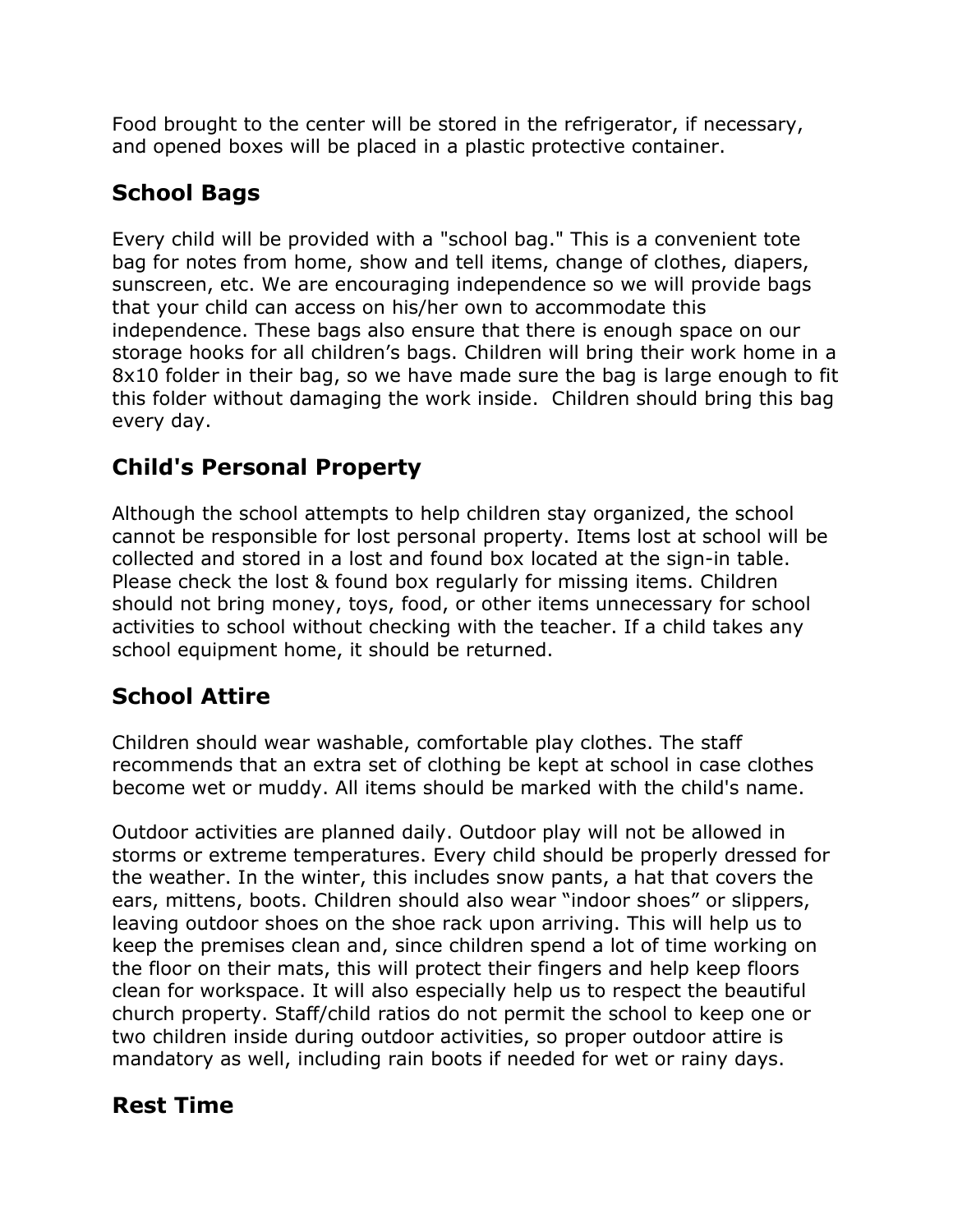All children's need for rest will be respected, however, we will not have a cot or blanket for children to sleep on since we only operate for half of the day. If you think your child may have trouble adjusting to the new schedule, please feel free to pack a blanket or comfort item in his/her bag & we will make your child comfortable in case s/he gets sleepy and needs to rest in the padded quiet area until you arrive.

## **Celebrations, Birthdays, and Holidays**

Planned special occasions can include: Halloween, Thanksgiving, December Holidays, President's Day, May Day, students' birthdays. The school is sensitive to the multicultural nature of our community and therefore includes cultural diversity in celebrations whenever possible. Parents are encouraged to share their family's traditions with the children at school. Please let us know if you would like to volunteer to speak to the children about your family's cultural celebrations or traditions.

## **Parent Orientation/ Education/Conferences**

Before school begins for the fall term, there will be an open house for new families. During the year, one parent/teacher conference will be scheduled per semester. We will also have a lending library with reading materials to help parents familiarize themselves with the Montessori Method and we will attempt to have regular parent education meetings throughout the year.

## **Visitors and Observations**

Parents and community members are welcome to observe at the school. A scheduled visit would be appreciated but parents have unlimited and immediate access to their children. For liability and supervisory reasons, it is not possible for children who visit the program to take part in activities. A liability release is required for all children visiting the program. Observations guidelines are available from the child's teacher. We require non-parent volunteers or observers for our program obtain a background check prior to their visit.

## **Channels of Communication**

Throughout the year, if a parent has any questions about their child's progress, they can contact the teacher in person, by phone or by email. Written and electronic messages from school will be sent periodically to keep parents informed of school happenings and student progress. A newsletter will list important upcoming events to assist parents in keeping current with activities. Parents can request a parent/teacher conference at anytime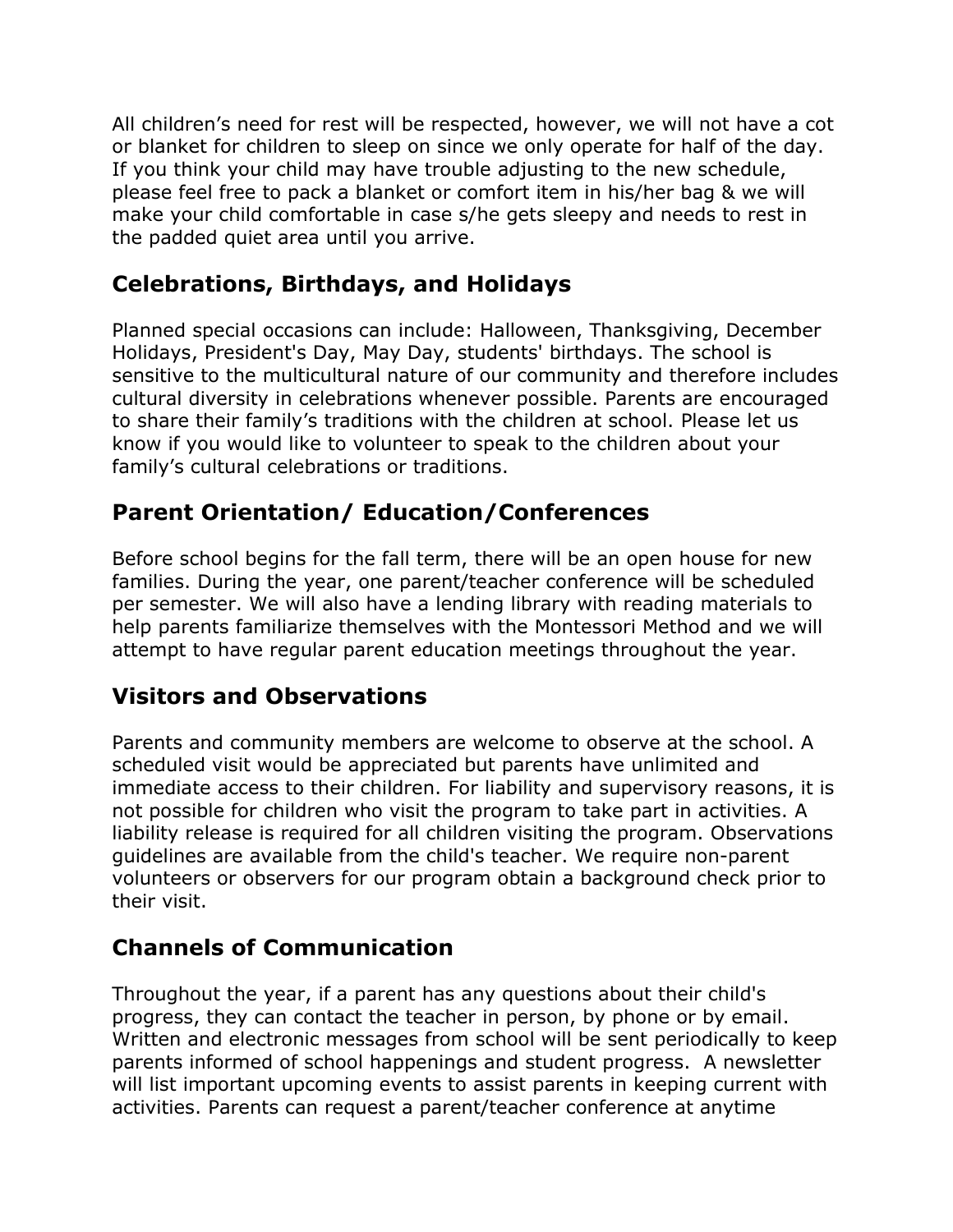during the school year and we will do our best to accommodate within a reasonable time period.

## **Health and Safety Policy**

If a child has a known medical condition (asthma, diabetes, seizure disorder, etc.), it is the parents' responsibility to inform the Director of the steps to be taken if a problem occurs during school hours using the Allergy Action Plan form. Parents should also make sure that any necessary medication is available and that the "Medical Authorization Form" for its use has been completed, that the parent has demonstrated how to use the medication if needed. If a child has any one of the following conditions, the parent will be notified to pick up the child immediately:

- Contagious disease
- Fever over 100 degrees
- Vomiting or diarrhea
- Accident requiring medical attention
- A rash, until diagnosed and determined to be non-contagious
- Draining sores or burns

In case of accident or illness, parents of the child will be called immediately. Teachers will administer minor first aid, i.e., cleansing, bandages. The child will be moved to a quiet spot in the office area until the parent/guardian arrives. **If your child is sent home from school due to an illness, he/she may not return to school the following day.** Incident reports will be sent home in duplicate explaining what happened and what treatment was administered. Parents should sign one copy and return it to the school while keeping the second for their records. In serious cases, the child will be taken to one of the local hospitals by emergency vehicle for treatment and the parents will be called as soon as possible. If the child's parents cannot be reached, the individuals designated by the parents as emergency contacts will be called. When necessary, announcement of an outbreak of a communicable disease or head lice will be posted.

#### **Dental Emergency Procedures**

The school will follow the guideline as outlined by the American Academy of Pediatric Dentistry.

## **Distribution of Medications**

We request that children be given medicine or have topical creams (including sunscreen) applied prior to attending preschool. Emergency medicines will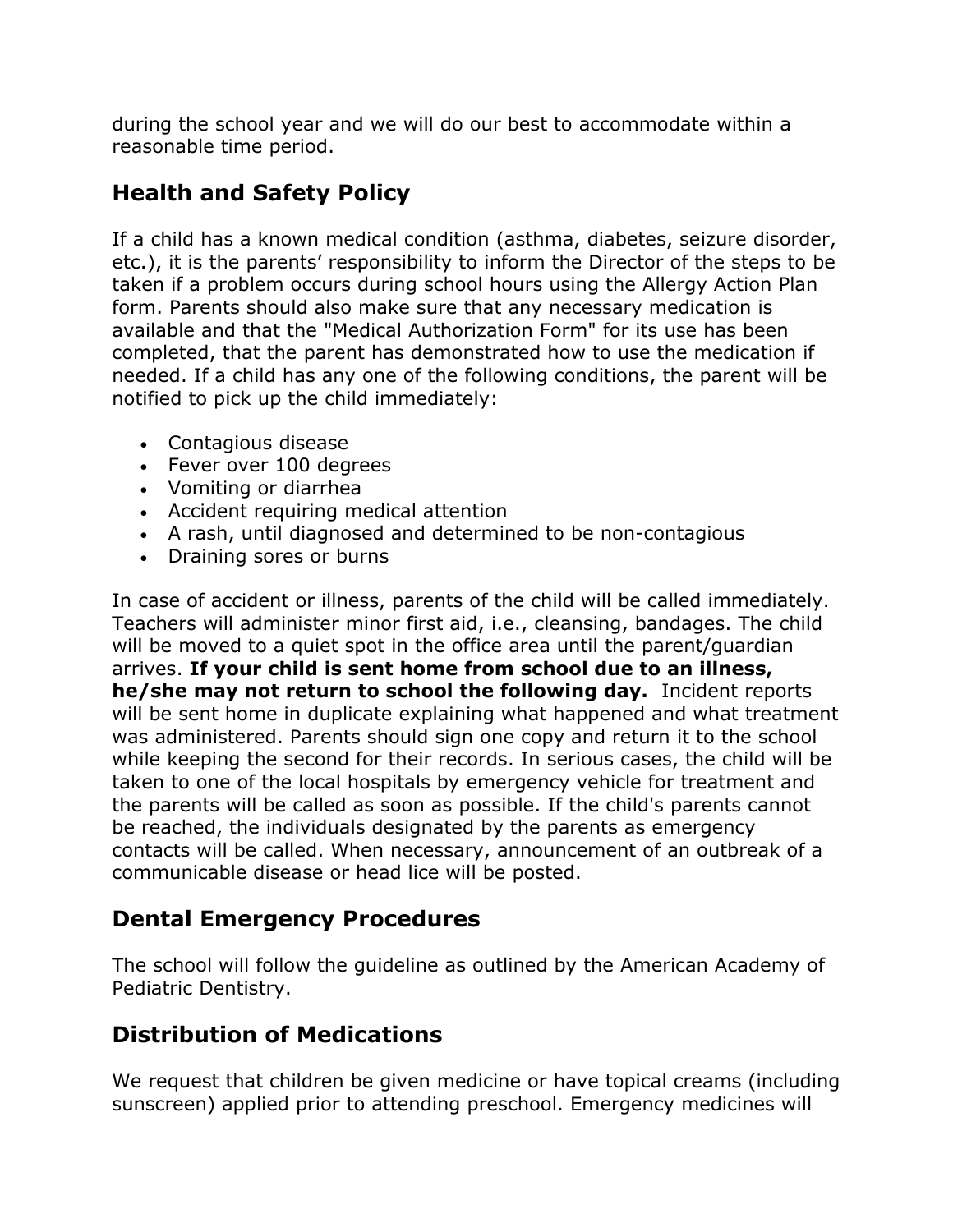be stored according to doctor's instructions and given only in an emergency situation and according to the Medical Authorization Form. If a child has to be given any medication (including over-the-counter medicine), the parents must complete the Medication Authorization Form. This procedure must be followed every day that the child is to receive medication. Teachers are not permitted by law to administer any medication unless this form is completed. Parents should hand the medication directly to a staff person. Parents should ask the teacher for a medication form, fill it out, give the form and the medication to the teacher, and indicate if the medication needs to be refrigerated. Medication should be in its original or duplicate container, or a container accompanied by the doctor's directions. If medication is to be kept at the school for treatment of a chronic condition, no more than a onemonth supply should remain at the school at any time. Medicine brought to the school must be kept in a locked container in the main office. Staff members must complete their portion of the form, and initialize it where necessary. One staff person will be authorized to dispense medication. Sunscreens must be stored separately from oral medicine and any food or food service items. Any unused medicine must be disposed of properly or returned directly to the parents. Children may never bring in the medication themselves.

#### **Parent Emergency Medical Consent**

The school requires the forms to be kept current. The parent must provide new information to the school regarding changes in information, such as, emergency contacts' names, new employers, new phone numbers, changes in arrival or departure procedures, etc.

#### **Smoke-Free Environment**

Smoking and the use of tobacco products shall be prohibited in or around the center.

## **Hand washing**

Hand washing is the most critical element in reducing the spread of germs. Hands should always be washed upon arrival at the school, whenever contact is made with bodily discharges, immediately before and after eating, upon returning inside from outdoor play, after using the restroom, and upon leaving the school.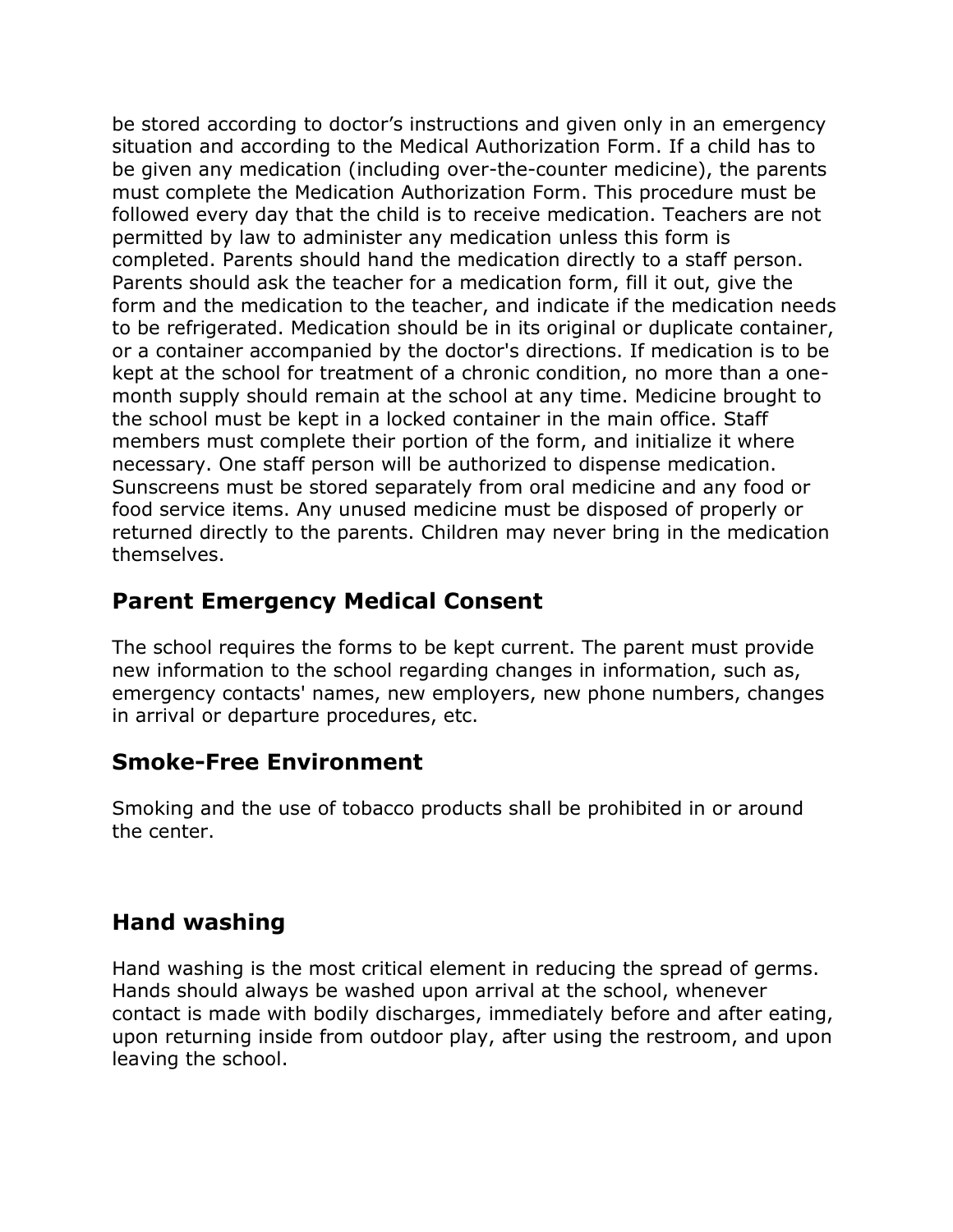## **niversal Precautions/Exposures to blood or other body fluids**

Gloves shall be worn by Staff when diapering or when contact with blood or other body fluids is possible and when cleaning contaminated surfaces. Spills of urine, feces, vomit or blood shall be cleaned from the surfaces first with soap and water and then surfaces shall be disinfected with a solution of household bleach and water. Any contaminated material shall be disposed of in a double layer plastic bag with a secure tie.

# **Tornado Plan**

Tornado escape plans will be posted at each exit door. Class attendance record, emergency information book, cell phone and first aid kit will be taken to the interior hallway/bathroom. All children will be accounted for using the class attendance record. Cell phone will be used in the notification of parents and emergency vehicles. Children will get down on the floor and cover their heads. Tornado drills will be practiced to prepare children. One teacher will blow a whistle and record the time. Another teacher will lead the children to the safe place with the class attendance, emergency records, and first aid kit. Another teacher will be responsible to get the cell phone and help any immobile child.

## **Emergency Plan for Intruder**

Action should be taken if a person enters the center that is not authorized to pick up a child and/or is intoxicated. Staff should not attempt to physically restrain the individual. Staff cannot refuse access to a legal parent or guardian but every attempt will be made to discourage the person from leaving with the child. Proper authorities will be immediately notified if the child is taken. Description of the vehicle, license number, and description of the state of the individual will be reported to the authorities.

## **Emergency Plan for Abducted or Lost Child**

If a child is abducted or missing, the center will notify the parents and authorities immediately. Description of any suspicious persons or vehicles will be reported to the police.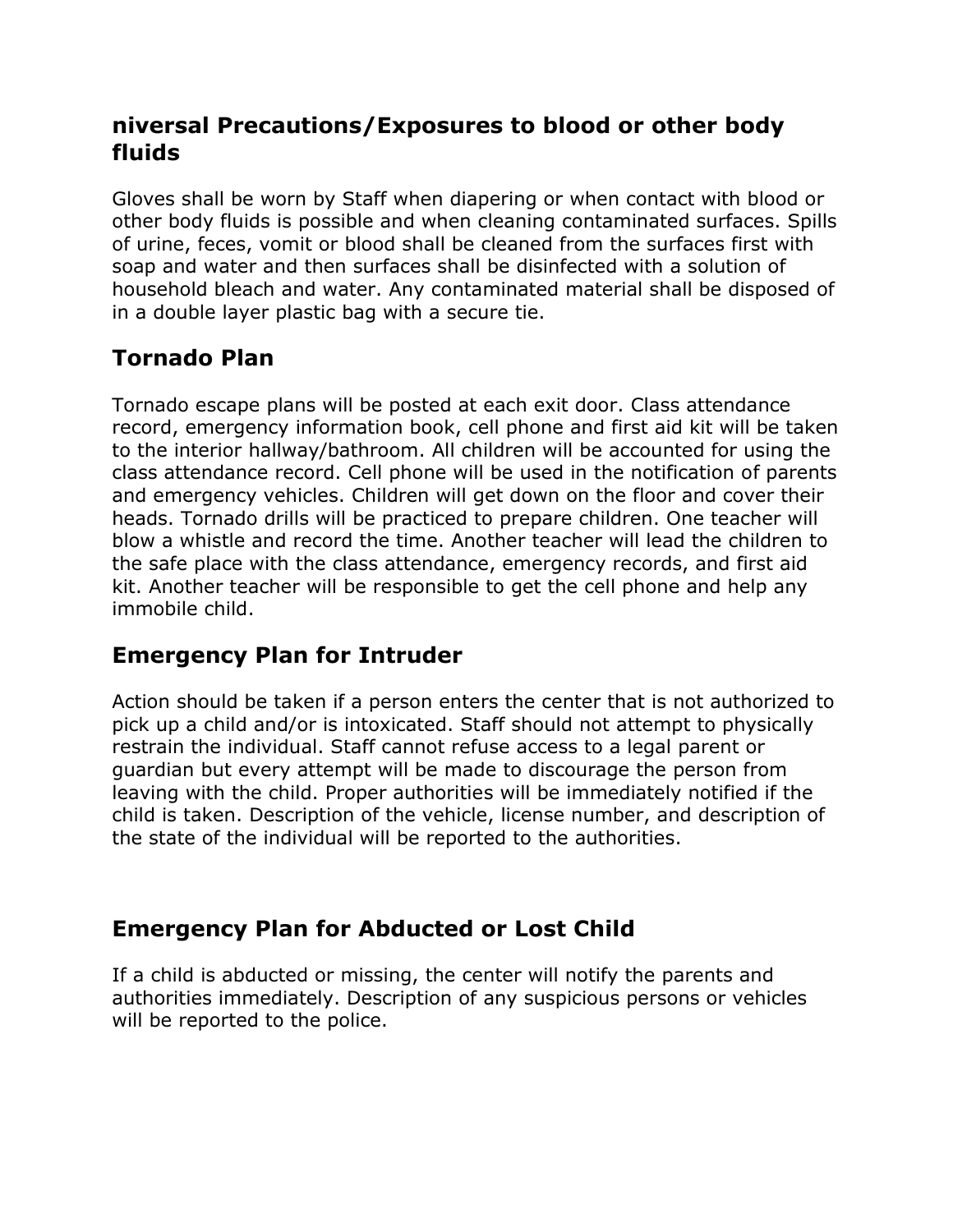## **ower Failure Plan**

In the case of a power failure, children will remain at the center until parents are notified.

## **Bomb Threat Plan**

In the case of a bomb threat, children will be escorted to Elliot's on Linden. Parents will be notified as to where to pick up their child. Proper authorities will be notified. Emergency information, child's forms and records, and cell phone will be taken.

## **First Aid Kits**

A first aid kit will be maintained and kept in a location not accessible to the children within the program space and will be carried outdoors whenever children and staff leave the building for any reason and will be taken on any field trips.

## **Fire Plan**

Fire escape plans will be posted at each exit door. Class attendance record, emergency information book, cell phone and first aid kit will be taken outside to the playground. All children will be accounted for using the class attendance record. Cell phone will be used in the notification of parents and emergency vehicles. Children will be taken to the playground until parents can pick them up. Fire drills will be practiced to prepare children. One teacher will activate the fire alarm. Another teacher will lead the children to the playground with the class attendance record, emergency records, first aid kit and cell phone.

## **Handicap Accessibility**

The school is handicap accessible and has a handicapped accessible bathroom. Any further accommodations will be handled on individual basis.

## **Mandatory Reporting of Child Abuse**

All employees are required by law to report cases of child abuse. Employees are required to make an oral and a written report. See the Director (s) for more information regarding the procedure and the information required to be included in such a report. According to the Code, any Mandatory Reporter, who makes a report of child abuse or participates in an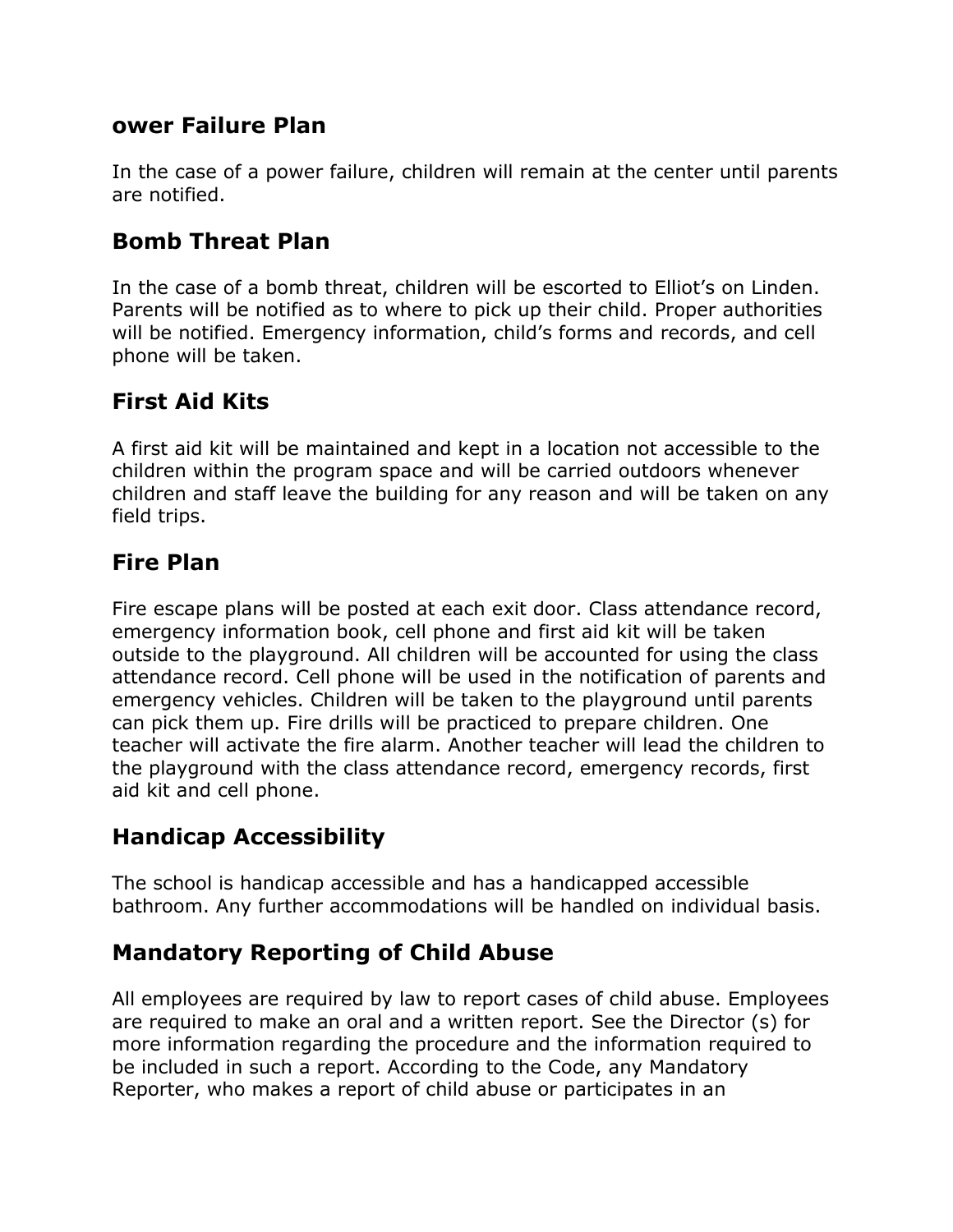investigation of child abuse in good faith, has immunity from any criminal or civil liability.

## **Staff Development**

- All staff will obtain and maintain current First Aid certification, and a CPR certificate (Adult, Child, and Infant).
- All staff will go through initial orientation to the School's policies and staff requirements. Included in this training will be instruction regarding the School's emergency procedures policies and policies on universal precautions and infectious disease control. Beyond the initial orientation, staff will undergo ongoing training on these policies.
- Lead classroom teachers in the Children's House & Toddler Community will be required to have previous child care experience, a minimum of a 4 year degree in a related field and will possess or be working towards the North Carolina Early Childhood Credentials I & II AND an approved Montessori Teacher Credential.
- Assistant/Associate Teachers will be required to have previous child care experience, have or be working towards an associate's degree in a related field (OR NC Early Childhood Credentials I & II) and an approved Montessori Assistant's Training or Fundamentals Training.

\*side note: Montessori educators sometimes prefer to be referred to as "guides" or "directresses" rather than "teachers", as we believe that the children are their own teachers and we are simply guiding them and providing an environment and support for their own personal goals.

# **Arrival and Dismissals**

Children should arrive no more than five minutes before start time and parents may not drop-off children early. Children MUST be picked up on time. Because our program is not licensed to operate more than 4 hours per day, it is illegal for us to keep children longer than the allotted time per day. Sign in and sign out sheets are provided to ensure children do not stay longer than 4 hours each day. Late arrivals are disruptive to both class and the child. Please arrange other pickup for your child if you cannot make it on time. A verbal warning will be given if a parent is late, and after that, late pickups will be charged a fee of \$10.00 per 10 minute time period to discourage this practice. Parents who are consistently late (3 or more times) picking up their child from school will forfeit their child's spot.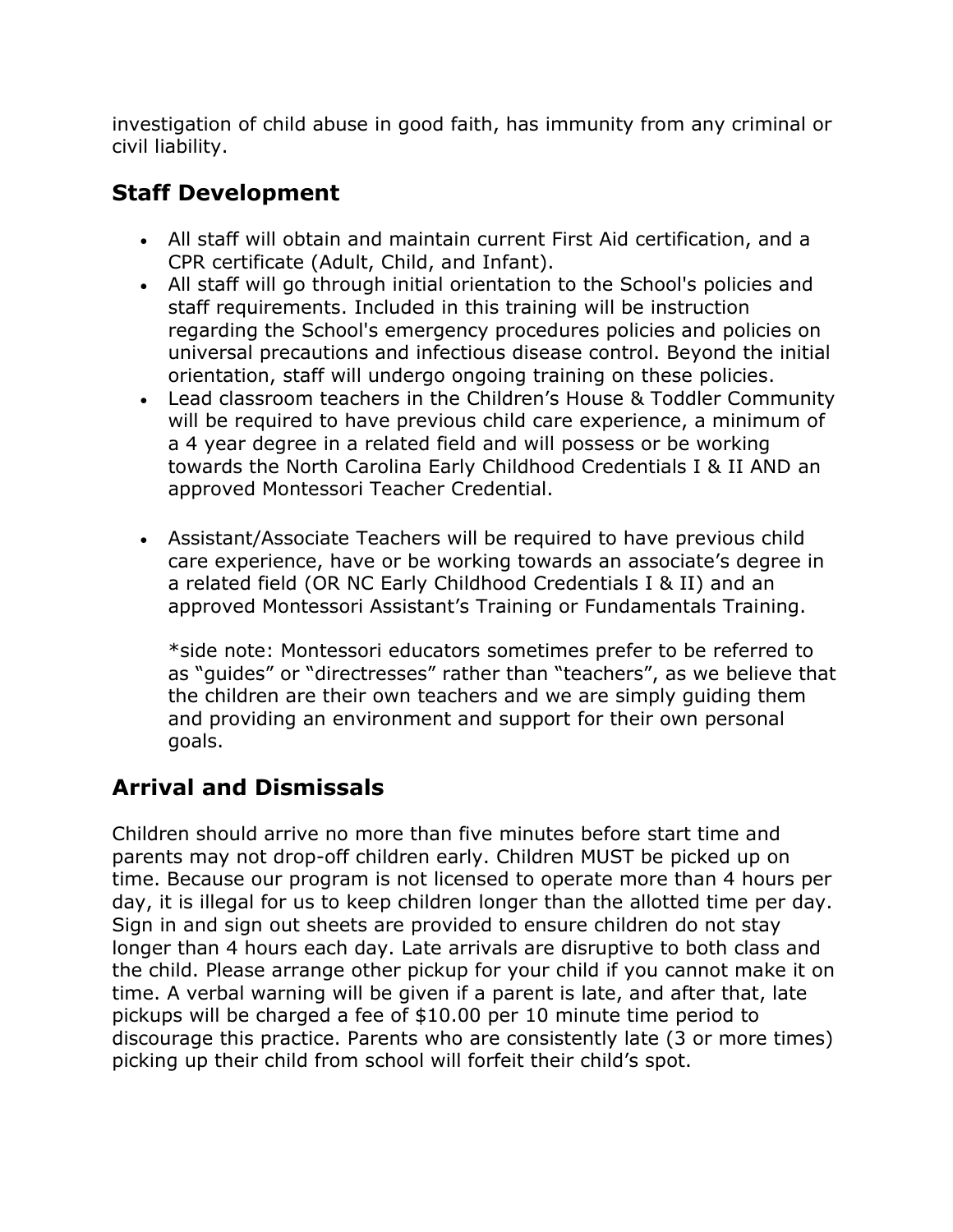It is the parents' responsibility to escort the child to the building and encourage them to visit the restroom to wash their hands. It is helpful to allow older children (3-5) to wash their hands and put away their belongings independently if possible, so we ask that parents drop-off at the door while signing their child in for the day. The school is not officially responsible until parent/teacher contact is made and sign in sheet is filled out. A child may be checked upon arrival for any communicable diseases, e.g. conjunctivitis or fever. Parents of toddlers are responsible for picking them up from their classroom. Parents of children in the Children's House are responsible for using the carpool line (entering from the first driveway coming from Hwy 5) and lining up with the school to the right beside the  $1<sup>st</sup>$  sidewalk/entry. Children will be escorted by a teacher to the vehicle and will hold hands with the child until the parent has taken their hand or until they have safely entered the vehicle. Parents must sign the sign-out sheet prior to leaving the campus.

## **Late Policy**

We will follow a three step policy for chronic late pickup.

Step 1. Written note with amount due of \$10 per 10 minutes to be given to the teacher on staff.

Step 2. Verbal warning

Step 3. Withdrawal of child from the program

## **Absences**

If your child will not be attending the school because of a scheduled appointment, vacation, or other planned absence, please notify the Directors in advance. If your child is sent home from school, he/she may not return the following day. One of the following conditions is sufficient cause for the child to be kept at home:

- A contagious disease, not including a cold;
- A fever of 100 degrees or higher within the past 24 hours;
- Diarrhea and/or vomiting within the past 24 hours;
- Rash, until cause is diagnosed and determined non-contagious
- Draining sores or burn
- $\bullet$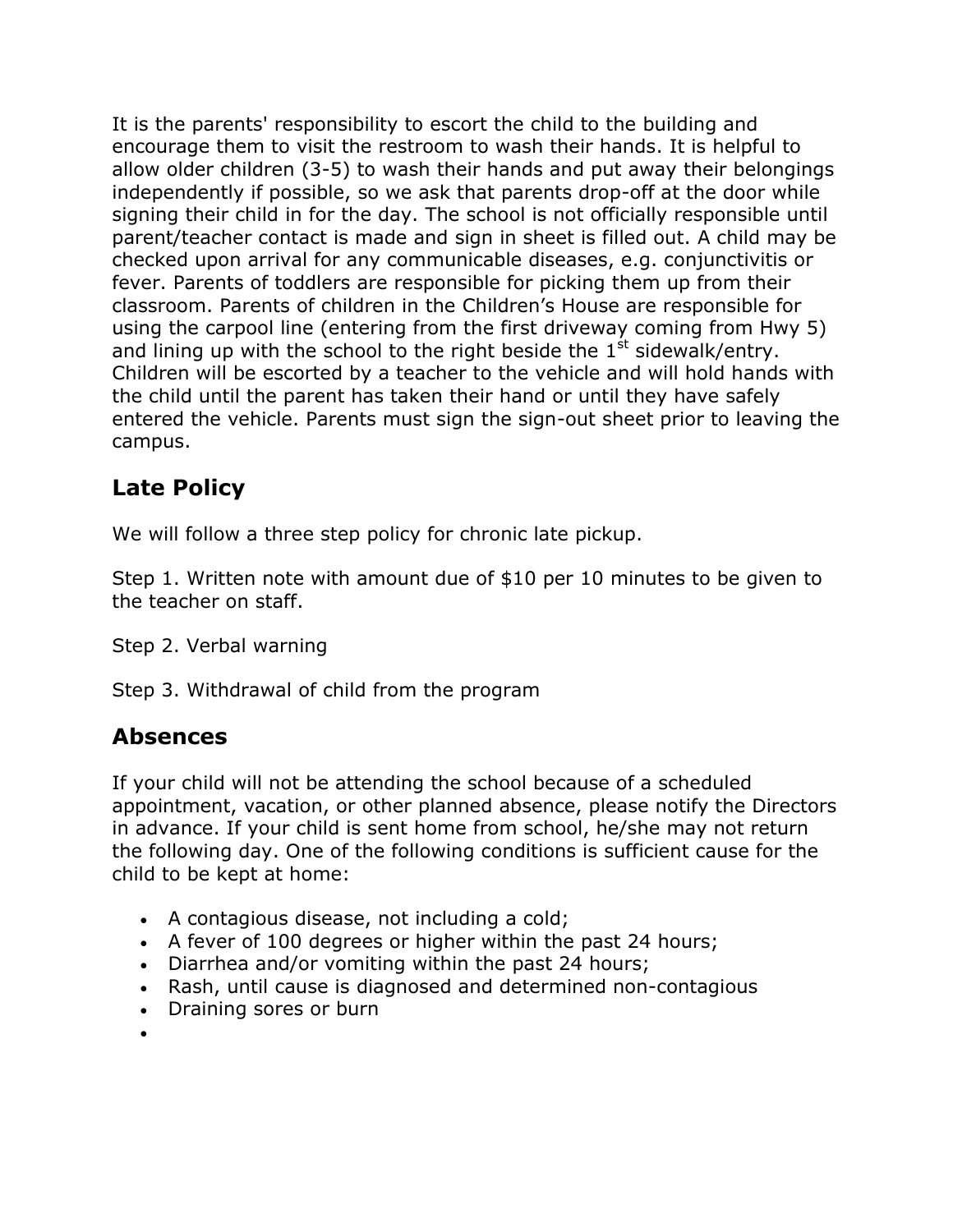## **Scheduled and Unscheduled School Closings**

Scheduled No-School Days:

The Garden will be closed on scheduled no-school days (see calendar). The school generally follows the same schedule as that for the Moore County Public Schools (for holidays only, not teacher workdays or other schoolrelated events). Refer to the school calendar.

There will be no school on days when the Moore County Public Schools are canceled due to bad weather. The school will be **canceled** on days when the Moore County Public Schools are delayed due to bad weather. The Garden will **NOT** be cancelled due to extreme cold or heat. Unfortunately, we are unable to provide refunds or prorated tuition for missed days due to inclement weather or scheduled holidays or cancellations.

## **Unscheduled Early Dismissal Days**

The school will close at the same time as the Moore County Public Schools when there is early dismissal due to bad weather.

School closings and delays will coincide with those of the Moore County Public Schools. If a child has already arrived at school on these days, parents are expected to pick him/her up as soon as possible. To determine if the Moore County Public Schools are closed or delayed, check the news or internet or call them for direct inquiries. There may or may not be a separate announcement for The Garden.

## **Insurance**

Families are encouraged to provide their own insurance coverage.

## **Discipline and Discharge Policy**

The Garden has a positive approach using redirection, direct communication, and conflict resolution. The peace rose ceremony is demonstrated and facilitated for the children in the Children's House at the beginning of the school year to empower them to develop skills to resolve their own differences. Children are entitled to a pleasant and harmonious environment at the Garden. We intend to work with all children regarding behavior concerns and will attempt to work with parents to provide a consistent approach to discipline. If a child exhibits behavior that is continually disruptive and/or harmful to the other children and their progress, and we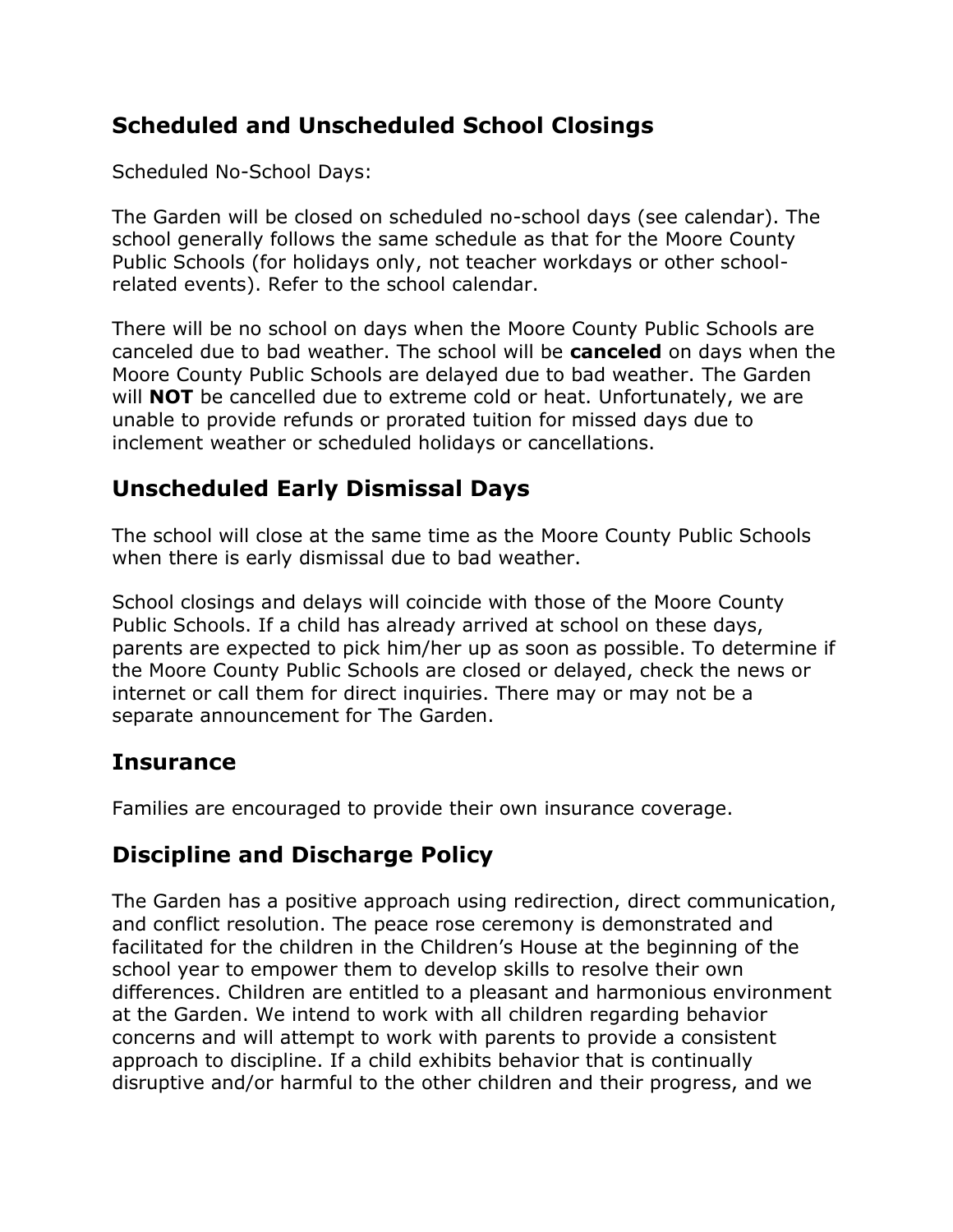feel that we have made every effort to improve the situation and have been unsuccessful, the child will be removed from the program.

A child can also be removed from the program at anytime if we feel that s/he is not abiding by our policies, if parents are uncooperative with any policies or if there is general discord among parents and staff members, if parents are continually unresponsive to staff concerns or if a child is no longer benefitting from the program for any reason.

## **Field Trips**

Field trips may be scheduled occasionally during the school year. Each trip is planned with small children in mind and every precaution is made to ensure each child's safety. Whenever a field trip is planned, parents are notified and all parents are requested to assist in transporting and chaperoning the children. Carpools will be assigned based on parent chaperones and volunteers. Waiver for field trips must be signed.

## **Non-Center Activity Policy**

Parents will be notified if there will be routine non-center activities, for example library or recreation center activities or field trips.

#### **Center Pets**

The Garden may obtain pets in each classroom. Parents will be notified and allergies will be taken into consideration prior to obtaining pets.

Please sign the attached form and return it to your child's teacher with your enrollment forms in order to verify that you have read and agree to all terms, policies, practices, etc listed here.